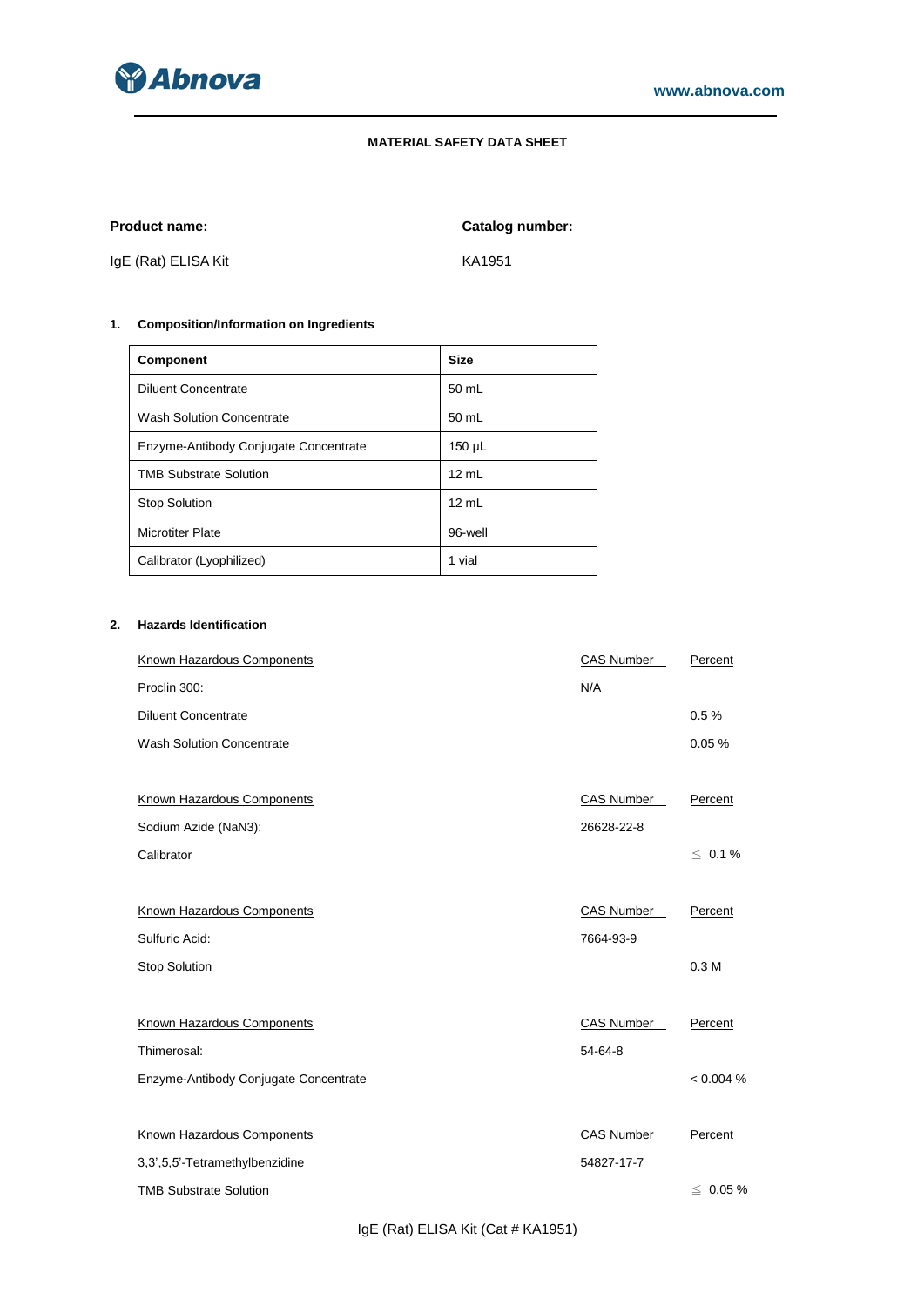

| Known Hazardous Components    | <b>CAS Number</b> | Percent    |
|-------------------------------|-------------------|------------|
| Hydrogen peroxide:            | 7722-84-1         |            |
| <b>TMB Substrate Solution</b> |                   | $< 0.1 \%$ |

## **3. First Aid Measures**

First aid personnel should ensure self-protection.

| General informations:    | Because of the low concentrations of the ingredients seeing a doctor is not necessary.     |
|--------------------------|--------------------------------------------------------------------------------------------|
| In case of skin contact: | If any component of this kit contacts the skin, immediately flush with copious amounts of  |
|                          | water and wash with soap and water. Remove contaminated clothing and shoes. Call a         |
|                          | physician if irritation or discomfort develops.                                            |
| In case of eye contact:  | If any component of this kit contacts the eyes, flush the eyes with copious amounts of     |
|                          | water for at least 15 minutes. Assure adequate flushing by separating eyelids with         |
|                          | fingers. Call a physician                                                                  |
| In case of ingestion:    | If any component of this kit is swallowed, wash mouth with water provided person is        |
|                          | conscious. Call a physician or poison control                                              |
| In case of inhalation:   | If any component of this kit is inhaled, remove to fresh air. If not breathing, administer |
|                          | artificial respiration. If breathing is difficult, give oxygen. Call a physician.          |

## **4. Fire Fighting Measures**

Fire fighting media should be selected depending on the surrounding materials and equipment. Non-combustible. Ambient fire may liberate hazardous vapors. It is recommended that firefighters wear protective gear and self-contained breathing apparatus to limit their exposure.

## **5. Accidental Release Measures**

Ventilate area. Wear appropriate protective gear. Wipe or pick-up materials, dispose of in accordance with federal, state, and local regulations. Wash spill site thoroughly with soap and water after material pick up is complete.

## **6. Handling and Storage**

**Handling instructions**: This kit should only be handled and used by qualified, trained professionals. General good laboratory practice should be maintained. Handle calibrators and unknown samples as potentially infectious.

IgE (Rat) ELISA Kit (Cat # KA1951)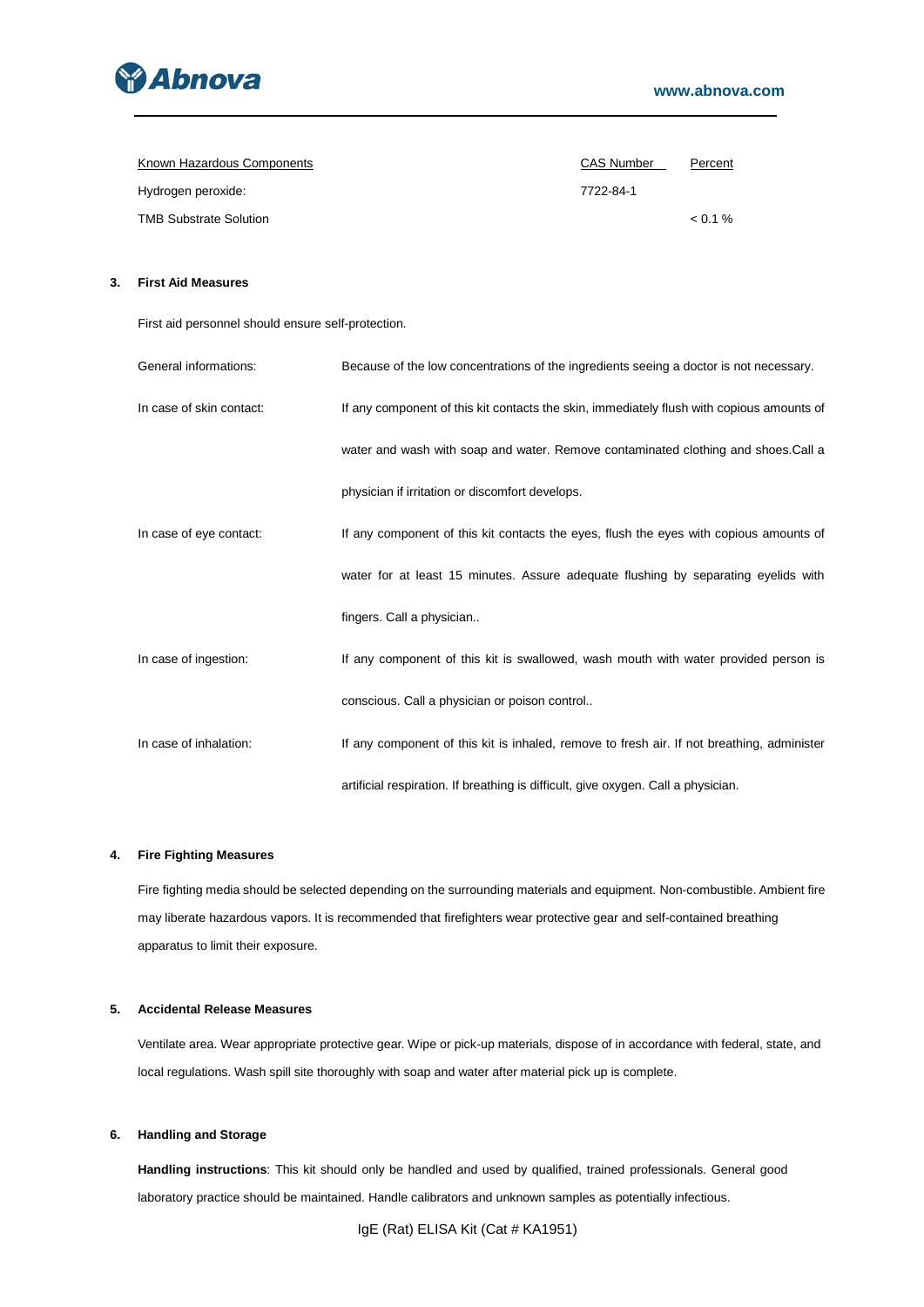

**Storage instructions**: Store at temperatures between +4°C in a dry and dark place.

### **7. Exposure controls/personal protection**

Engineering Controls: Use with adequate ventilation. Ensure that eyewash stations and safety showers are close to the workstation location.

Individual Protection Measures: Wear suitable protective clothing and appropriate footwear as protection against splashing or contamination. Wear approved safety goggles and protective gloves. Wash hands before work breaks and on finishing the work.

#### **8. Physical and Chemical Properties**

Physical State and Appearance:

Antibody coated microwells- solid

Calibrator-light brown liquid

HRP Conjugate-light brown liquid

5X Diluent-green liquid solution

All other components-Clear liquid solution

Solubility: All components are soluble in water except the antibody coated microwells

Odor: None detectable

**Boiling Point: Not Available** 

Melting point: Not Available

Vapor Pressure: Not Available

Vapor Density: Not Available

Evaporation Rate: Not Available

pH: Neutral except for Stop Solution (pH ~0.9)

#### **9. Stability and Reactivity**

Chemical Stability: This product is stable until the expiration date indicated on the kit label under the recommended storage conditions.

Reactivity: No data available

Conditions to avoid: Extreme temperatures

Materials to avoid: Generally use only clean glass and plastic suitable for laboratory use for handling the kit components. Note that individual ingredients are incompatible with strong oxidizing agents, metals and strong bases.

#### **10. Toxicological Information**

Because of the small size of the containers and the low concentrations of hazardous ingredients, the toxicological risks are minor. Toxicological experiments have not been done on the kit components.